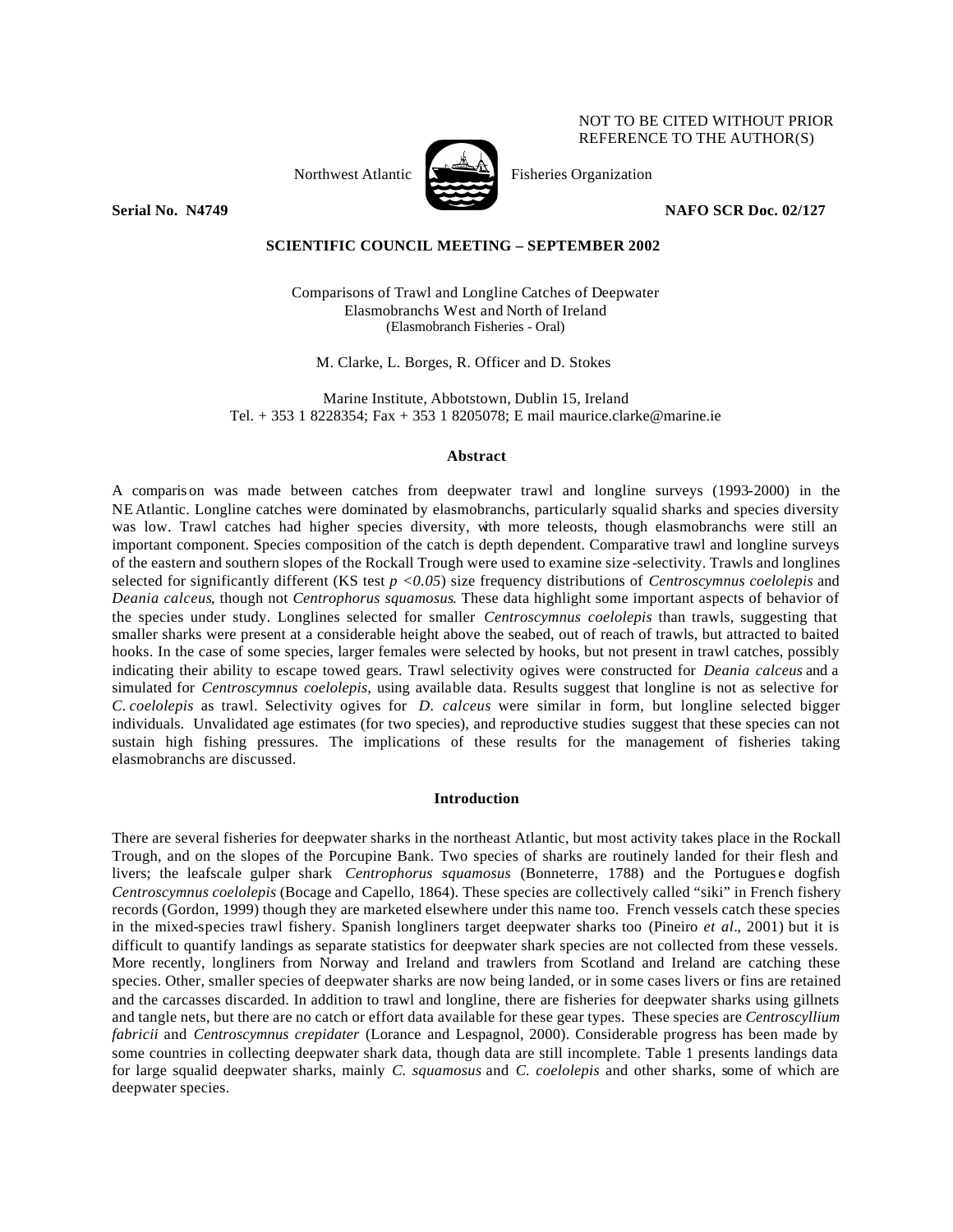Relatively few studies on deepwater elasmobranchs exist in the scientific literature. The majority deal with members of the Squalidae, but little attention has focussed on the impacts of fisheries on these species, des pite their commercial importance in several regions. The ICES Working Group on the Biology and Assessment of Deep-sea Fisheries Resources and Study Group on Elasmobranch Fish have run some preliminary assessments of these species since 2000 and the results to date are presented in (Anon., 2000; 2002a; b) and Clarke *et al.* (this conference). Given that these species are taken by several gears, it would seem prudent to examine the properties of each so that rational management decisions can be made concerning these fisheries. This paper presents information on comparative size distributions of some deepwater elasmobranchs taken by commercial trawl and longline.

#### **Materials and Methods**

This study is based on 3 trawl and 3 longline surveys on the Rockall Trough and Porcupine Bank, between 50°N and 59°N in the depth range 500 to 2,000 m (Table 2). Fishing was carried in eight fixed areas (Fig. 1) of the continental slope in 200 m depth strata from 500 m to 1,300 m. Some deeper settings were made during longline surveys. Commercial fishing gears were used in these surveys. Trawl surveys used a "bobbin" trawl (Gundry's ® Ltd.) with 105 mm mesh cod-end, with 25 mm liner, foot-rope length 23 m, with bobbins of 40 cm, the bridles comprised of 92 m of singles and 46 m of doubles. Hauls ranged in duration from 135 minutes to 380 minutes. Longline surveys used the "Autoline" system with main lines of 9 mm or 11.5 mm, with Mustad $^{\circ}$  size 13/0 EZ, and smaller numbers of size 7/0 EZ hooks. Snoods were of 40-70 cm in length attached to the main line at 1.4 m intervals. Bait consisted of squid (60%) and mackerel (40%).

Specimens were identified according to Compagno (1984) and McEachran and Branstetter (1984). Total length (cm), taken as the length from the snout tip to the posterior tip of the caudal fin depressed along the anteriorposterior axis of the fish, was measured to the nearest centimetre below the actual length of the fish. All specimens caught were measured and weighed except during the 1996 trawl survey, when the weight of a sub-sample was recorded, and using a raising factor the total weights for that haul of *Deania calceus* and *Centroscymnus crepidater* were estimated (Connolly and Kelly, 1996).

The ratio of elasmobranchs to teleosts was calculated for each area. The percentage of total catch by 200 m depth interval was calculated from comparative trawl and longline surveys of the eastern and southern slopes of the Rockall Trough in 1997. The discard rates for the two most abundant non-commercial squalid sharks, longnose velvet dogfish *Centroscymnus crepidater* and the birdbeak dogfish *Deania calceus* were calculated as a percentage of the total catch for each haul and also as kg per ton of target species for the corresponding ICES Sub-area (VI). The latter rate enabled the estimation of the total weight discarded by raising the overall discard rate to the reported landings of the target species. The target species were the commercially important species leafscale gulper shark *Centrophorus squamosus* and Portuguese dogfish *Centroscymnus coelolepis*. Estimates of total weight discarded from trawlers were calculated from official landings data for these sharks as reported to ICES (Anon., 2002).

Length frequency distributions (5 cm groups), separated by sex, for *C. squamosus, C. coelolepis* and *D. calceus* were pooled by gear type (survey-trawl, long-line). The Kolmogorov-Smirnov (K.S.) Two Sample Test (Sokal and Rohlf, 1995) was used to test for significant differences between length frequencies from trawl and longline catches.

Comparative selectivity ogives for trawl and longline were constructed for *Deania calceus* and *Centroscymnus coelolepis*. Selectivity ogives were estimated using the method of Sparre *et al.* (1989) where the descending limb of a catch curve is extrapolated backwards to achieve an estimate of the non-fully selected age groups. The difference between these expected catch numbers and the observed values provide an estimate of the combined effect of recruitment and selectivity of the gear for these age groups. This approach assumes that mortality of fish, not fully recruited to the fishery is the same as that estimated from the catch curve. This assumption is probably not valid in the case of sharks, where mortality of juveniles is usually considered higher. However the approach offers a simple means to obtain first estimates of the selectivity patterns for these species for teleost deepwater species. The logistic model was assumed to describe the selectivity pattern for each species. Input data for *D. calceus* were age based catch curves from the August 1997 trawl survey and the December 1999 longline survey. Initial runs displayed little difference in ogives for male and female, so data by sex were combined. For *C. coelolepis* age estimation has not been possible to date, so length frequency distributions from these surveys were used to produced length converted catch curves (Pauly, 1984) using the hypothetical parameters of the von Bertalanffy growth function:  $K = 0.09$ ,  $t_0 =$ 0,  $L_{\infty} = 115$  cm.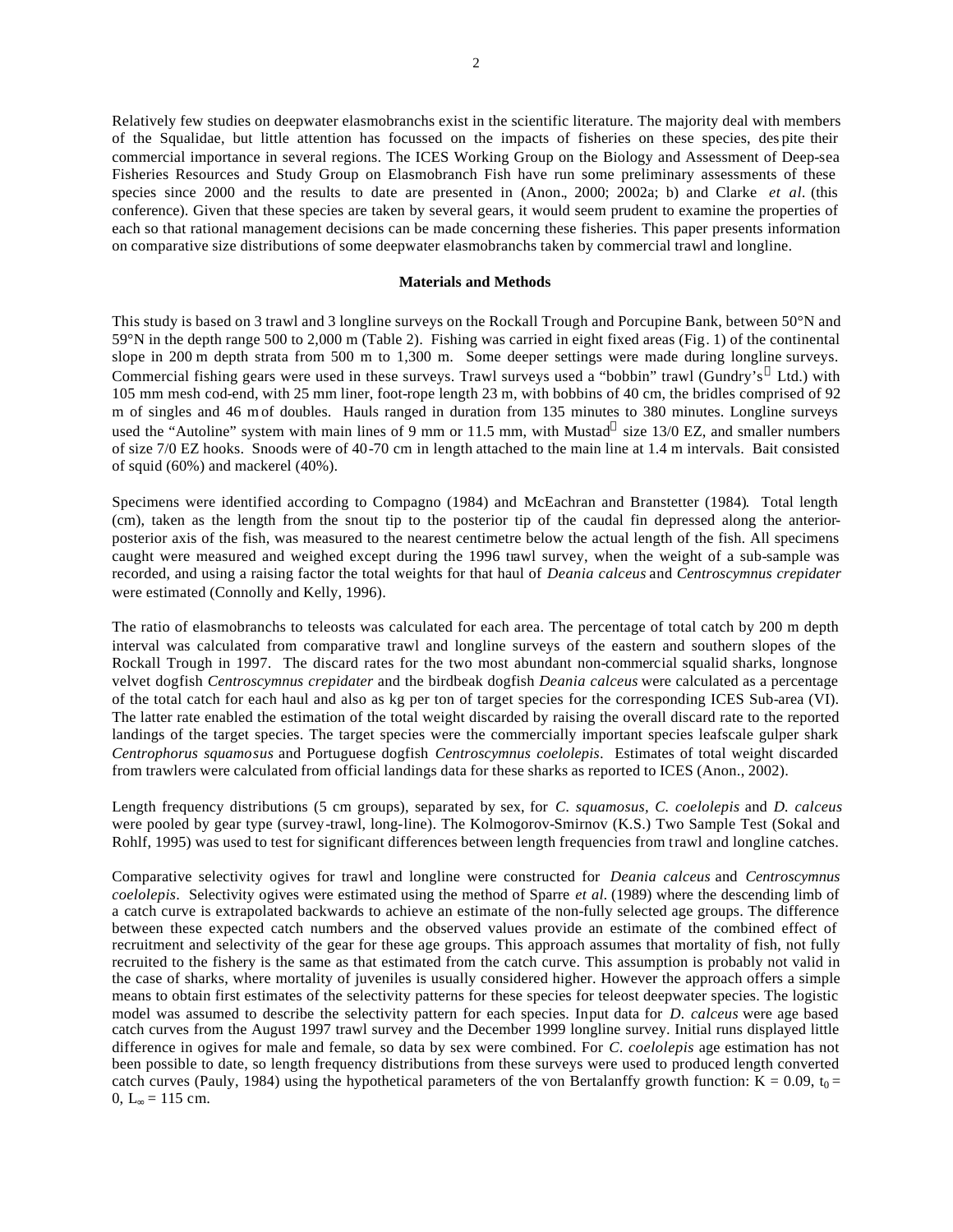## **Results**

Depth distribution of the species is illustrated by catch rates in kg per 1,000 hooks, from longline surveys (Fig. 2). The habitual depth range (300 m-1,800 m) of each species was sampled. *Centrophorus squamosus* and *Deania calceus* were most abundant between 700 m and 900 m. *Centroscymnus coleolepis* was more abundant deeper (1,300 m). Table 3 shows the relative proportions of elasmobranchs and teleosts in trawl and longline catches by area (Fig. 1). In longline catches, the elasmobranchs outnumber teleosts in all areas, except 4, where shallower hauls took the dominant species shallower than 500 m, ling and tusk, in large proportions. In trawl catches elasmobranchs were still well represented, but ratio favoured teleosts. Clearly, species diversity is greater in trawl, and though elasmobranchs are present, they are a less important component of the catch. In longline catches, elasmobranchs dominate. There is also a trend for greater numbers of species in catches, moving southwards.

Fig. 3 shows the percentage catch composition by species from comparable trawl and longline surveys of the continental slopes of the Rockall Trough in 1997. Squalid sharks dominate longline catches, deeper than 500 m, in this area. Elasmobranch dominance increases with depth, with catches deeper than 1,300 m almost totally composed of squalid sharks (98%). The non-commercial species, *Deania calceus*, is the largest component of the catch between 500 and 700 m and squalids are the dominant species at all depths in longline catches. In contrast, trawl catches display a greater diversity of species, with less dominance. The roundnose grenadier, *Coryphaenoides rupestris*, a teleost, dominated below 700 m, but the remainder of catches at these depths comprised a diversity of species, both chondrichthyan and teleost. The large, commercial squalids, *C. squamosus* and *C. coelolepis*, were the most abundant in trawl catches. Whilst teleosts comprise a higher component of trawl catches than elasmobranchs, it is clear that the latter group are well represented in catches from towed gears. The percentage species composition on the continental slopes of the Porcupine Bank, from longline catches, is illustrated in Fig. 4. The differing species composition in this more southern region is evident. *Deania calceus* is dominant over a range of depths here, comprising more than 60 % of the catch between 700 and 900 m.

An important aspect is the absence of smaller specimens of these species from the study area (Fig. 5). Trawls and long-lines selected for significantly different (Kolmogorov-Smirnov two-sample test  $p<0.05$ ) size ranges of *Centroscymnus coleolepis* and *Deania calceus*, though not *Centrophorus squamosus* (Fig. 4). Large female *Deania calceus* were well represented in long-line catches, but less well represented in trawls, indicating that large, mature females can avoid these nets.

Based on the 1999 longline survey (Table 4) it can be seen that the percentage discard rate of these sharks depends on depth fished. The highest discarding occurred on the southern slopes of the Rockall Trough, where over 60% of the catch was *Deania calceus*. Indeed it accounted for over 30% of the total catch on the long-line survey of December 1999. However catch rates are depth dependent. Thus long-lining in waters deeper than 1,200 caught only small amounts of *Deania calceus*. However when long-liners are targeting *Centrophorus squamosus*, *Mora moro* and *Phycis blennoides*, in waters less than 800 m, discarding may be higher. In the case of *Centroscymnus crepidater*, discards will be higher at depths around 1,200 m, as this species occurs deeper.

Selectivity ogives for *D. calceus* (Fig. 6) display similar shapes for both gears. The model predicts that longline selects for older (larger) sharks than trawl. Age<sub>50</sub> for trawl was estimated at 11 years whilst for longlines was estimated at 15 years. Results of the simulated ogive analysis for *C. coelolepis* (Fig. 7) suggest different selectivity patterns for trawl and longline. In the case of females, longline appears to be less selective for younger (smaller) sharks. The ogive for longline caught females displayed a lower  $Age_{50}$  and only slight increases in proportions selected with increasing age. In contrast the trawl ogive for females displayed a sudden increase in proportion selected around age 25. This suggests that longline is less selective for female *C. coelolepis* than males, and takes a higher proportion of smaller sharks. This effect is also illustrated in the comparative length frequencies (Fig. 5), smaller females being selected by hooks, but absent from the towed gear. There is less difference in the ogives for male *C. coelolepis*, for which longlines did not attract greater numbers (Fig. 5). When both sexes are combined the differences are masked, however the longline ogive is slightly less steep than that of the trawl.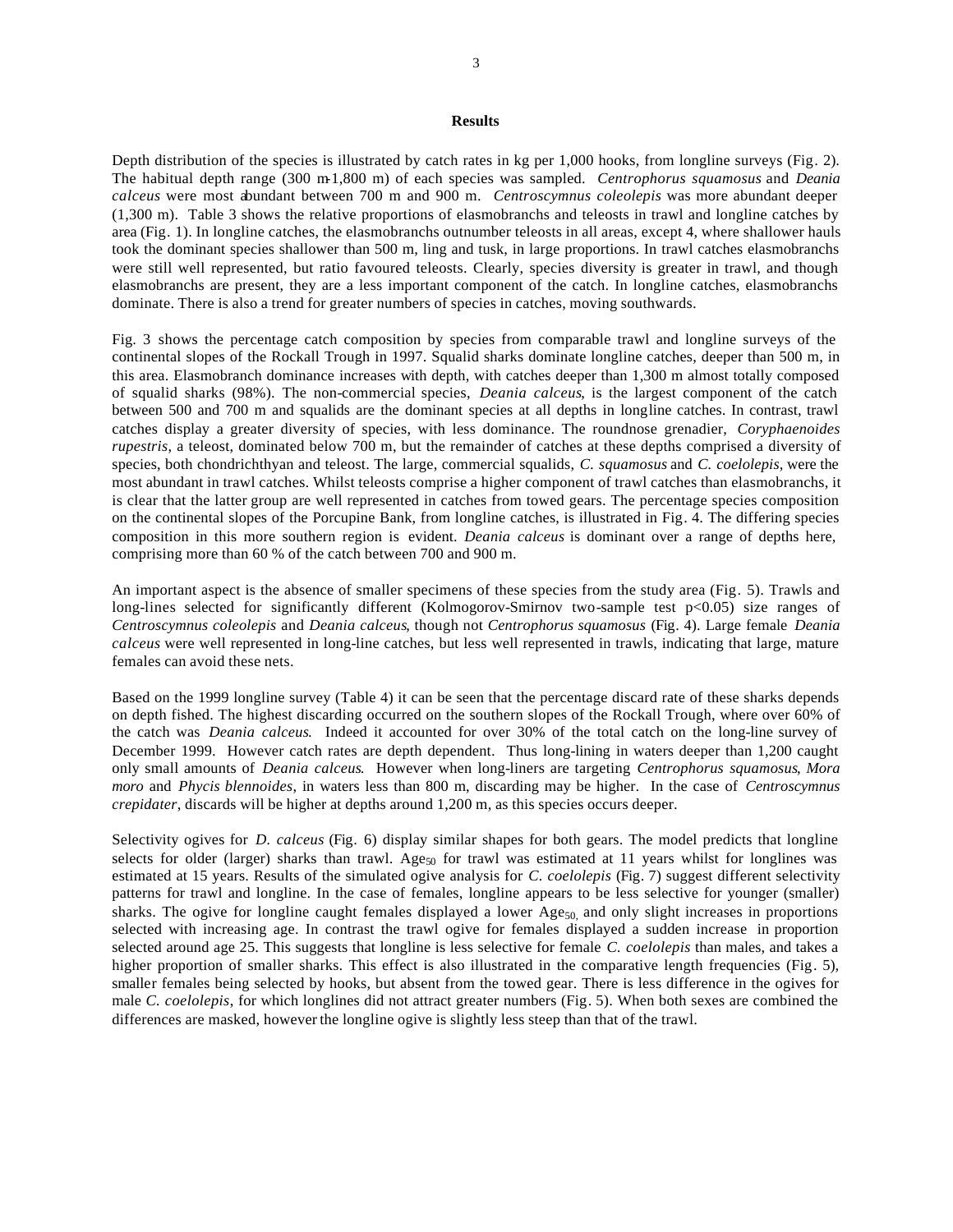#### **Discussion**

This study illustrates some important differences between trawl and longline with respect to catches of deepwater elasmobranchs. Clearly the catch composition of deepwater sharks is depth dependent, as also described by Gordon (1999). The present data show the composition of elasmobranch species in the total catch for commercial gears, by depth. Of the two commercial species, *C. squamosus* occurs in maximum abundance shallower, between 800 and 1,000 m and *C. coelolepis* is more abundant deeper being the dominant species in longline catches below 1,100 m. *D. calceus* is not commercially exploited, but dominates longline catches in intermediate depths on the slopes of the Porcupine Bank, being slightly less important a component further north in the Rockall Trough. Because this species tends to occupy hooks that could otherwise attract commercially valuable species, longline fishermen tend to avoid these depths. Therefore two completely separate longline fisheries can be defined in this area, one on the upper slopes targeting ling *Molva molva* and tusk, *Brosme brosme* with by-catches of greater forkbeard *Phycis blennoides*, mora *Mora moro* and blue ling *Molva dypterygia*. Deeper than 1,000 m there is a target fishery mainly for the two commercially important large sharks, *C. squamosus* and *C. coelolepis*.

Trawl catches are not dominated by elasmobranchs. On the slopes of the Rockall Trough roundnose grenadier dominates trawl catches from 700 m and deeper. However deepwater sharks are the next most important species in terms of weight, after this teleost. Discards from trawling in this region are high, and are composed of up to 30 different species, whilst species diversity of discards from longlining is lower, but dominated by sharks (Connolly and Kelly, 1996). Trawl discards are composed of small individuals of commercial species such as C*. rupestris, M. dypterygia* and *P. blennoides*. Some teleost species are taken mainly on longline, being mainly absent from trawls, notable *M. moro* and *B. brosme* . Small specimens of the squalid sharks are not present in this region (see below). Trawl discards are also composed of a large range of non-commercial species, such as blue antimora *Lepidion eques*, Murray's longsnout grenadier *Trachyrhynchus murrayi* and Baird's smoothhead *Alepocephalus bairdii*. In contrast, longline discards are mainly composed of non-commercial shark species such as blackmouth dogfish, *Galeus melastomus*, greater lanternshark *Etmopterus princeps*, *D. calceus* and *Centroscymnus crepidater.* Few small teleosts are taken on longline, less than 5 % of the catch of ling or blue ling below minimum legal landing size were caught on a subsequent longline survey (Clarke and Moore, 2002). In contrast, longlines take many small shark species, and smaller specimens of some of the larger species of shark than the trawls.

An estimated 533 t of *D. calceus* was discarded during trawling operations in the Rockall Trough and slopes of the Porcupine Bank in 1996 (corresponding to ICES Sub-areas VI and VII) were provided by Clarke *et al*. (2002). Clearly there are significant levels of discarding of this and the other non-commercial sharks from trawling in this area. It is more difficult to estimate discarding levels from longlining, because landings data are less complete. However from the species composition data it can be seen that non-commercial sharks will dominate the discards. In shallower settings the main species are *D. calceus* and *G. melastomus*, whilst in the deepest settings (commercial viability decreases below 1,500 m) *C. crepidater* and *E. princeps* are most important. In intermediate depths *D. calceus* is the most abundant species, as mentioned above, taking up most of the baited hooks. Therefore fis hermen tend to avoid fishing in this depth range. However it is possible that markets for this and other non-commercial species may become available in the future and this would lead to increased exploitation of these sharks.

The absence of small specimens of the large squalid sharks from this region has been well documented (Clarke *et al.* 2002; Girard and DuBuit, 1999). In the case of *D. calceus* and *C. squamosus* this is probably explained by migratory behaviour. Smaller D. calceus, absent from the area west of Ireland are present off Portugal (Machado and Figueiredo, 2000). Gravid *C. squamosus*, totally absent from west of Ireland are found in Madeira and off Portugal (Hareide and Garnes, pers. comm.; Figueiredo, pers. comm.). Interestingly, neither gear selected for larger *C. squamosus* (Fig. 5), providing further evidence that the larger gravid *Centrophorus squamosus* are absent from the study area, and that gear selectivity is not the reason for their absence from samples. It seems clear that smaller sizes of these species do not escape through the cod-end of trawls, since a fine-mesh liner was used. Nor is it likely that the baited hooks used do not select the smaller specimens, since small specimens of E. princeps (27 cm TL) were taken in these surveys (Connolly *et al.* 1999).

Certain aspects of the behaviour of these species are highlighted by comparison of the size-frequencies from trawl and longline. The greater numbers of large female *D. calceus* taken on longline may suggest that this species is capable of making quick movements that allow it to escape towed gears. Evidence for a more pelagic distribution of smaller specimens of this species may be found by comparison of length frequencies for trawl and long-line. Long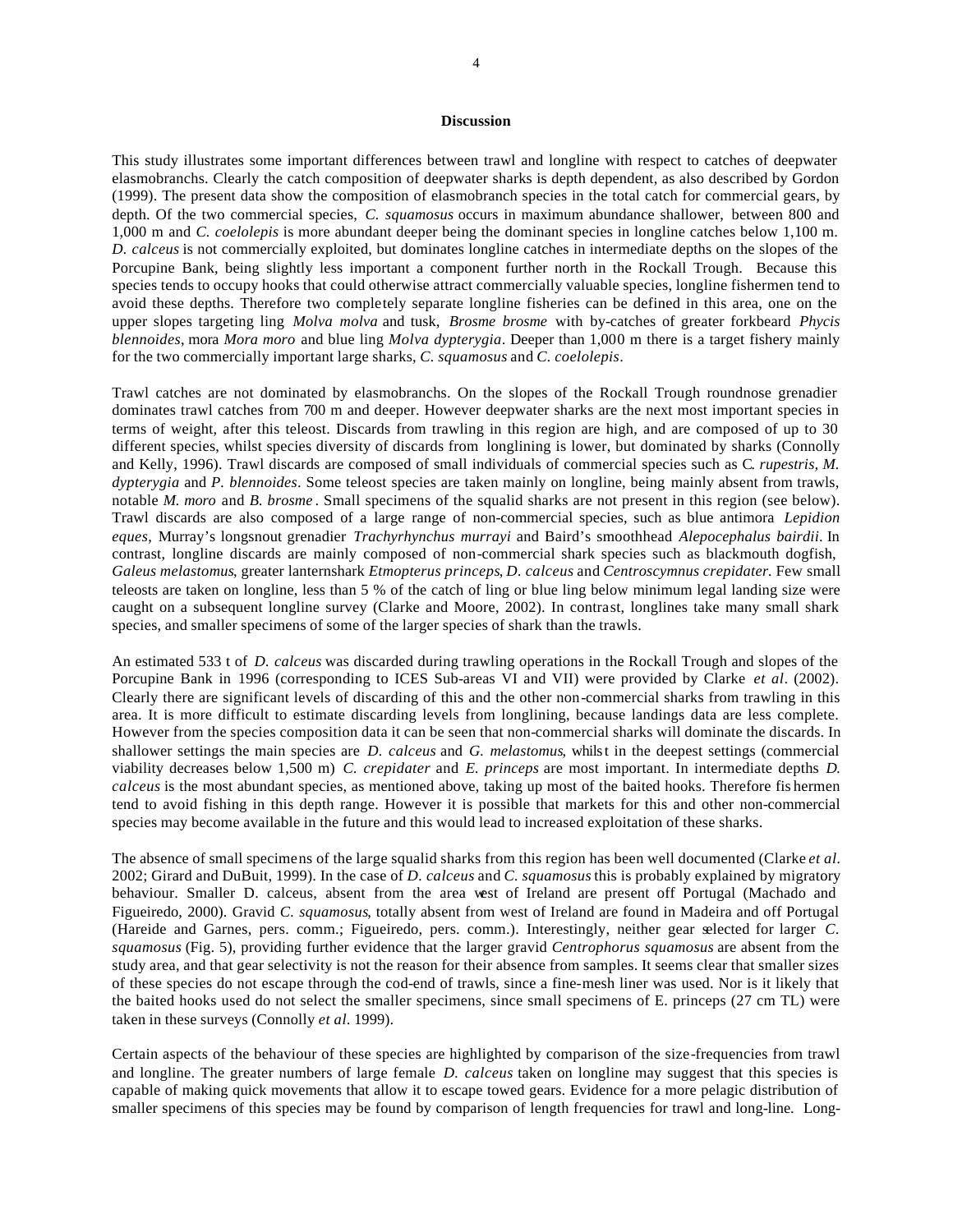lines took smaller specimens of *Centroscymnus coelolepis* than trawls. This result suggests these smaller sharks occur at some distance from the seabed, out of the range of trawls (headline height around 4 m), but attracted to the baited hooks. It also known that gravid females of this species are found in shallower waters (Clarke *et al.*, 2001; Yano and Tanaka, 1988). This is an important factor in considering the impact of fishing in waters shallower than 1,000 m, on *C. coelolepis*, as mainly mature and gravid females will be taken.

Millar and Fryer (1999) define three categories of size selection in fish:

| 1. | Population selection:<br>Available selection: | The probability that a fish of a given length is captured from the population.<br>The probability that a fish of given length is captured given that it is available to<br>the gear. |
|----|-----------------------------------------------|--------------------------------------------------------------------------------------------------------------------------------------------------------------------------------------|
|    | Contact selection:                            | The probability that a fish of given length is captured given that it contacted the<br>gear.                                                                                         |

In the present study, the logistic model was considered to represent both trawl and longline selectivity. This model has enjoyed wide usage for trawls (Millar and Fryer, 1999). However authors are divided on whether it can be applied to longlines. But very little is known about longlines selectivity. Some authors consider that longlines have bell-shaped functions, like gill nets (Sparre *et al.*, 1989). This type of curve would imply that the largest size classes must escape the gear after contact. However, given the typical scarcity of large fish in commercial fisheries it is difficult to estimate the right hand limb of such a curve (Millar and Fryer, 1999). Whilst there may be some tendency for reduced selectivity of largest, most powerful sharks, it is not possible to quantify this at present. The choice of the logistic model for hook selectivity in the present study was based on the need to describe the left-hand limb of the curve, to investigate the effect of selectivity and recruitment to the fishery. A recent selectivity study for deepwater fish, off Portugal, found the logistic to be a versatile model which adequately described the pattern observed (Sousa *et al.*, 1999).

It seems reasonable to assume that contact selectivity of trawl for these sharks is unity, since they are very unlikely to escape through the meshes. Thus trawls are selective for these sharks in the sense that a) some sharks avoid trawls and b) a part of the population of these sharks is beyond the range of the trawl. It seems clear from comparisons of length frequencies from trawl and longline in the present study that some sharks (probably larger specimens) can avoid trawls, and that some size ranges are not present in the area where they would be vulnerable to trawls. From the composition of elasmobranchs in trawl catches it can be seen that there is considerable mortality of small sharks from trawling (Clarke *et al.,* 2002; Connolly and Kelly, 1996).

Longlines may be selective for sharks in the sense that some sharks may take the baits, but subsequently break the hook or snood and escape. Observations on-board show that this does occur, but it is difficult to quantify the extent to which this takes place. Thus there may be some contact selection, though the small number of broken snoods on these surveys suggests that this is not common. Longlines may also display population selection, in that smaller sharks may be out-competed by large sharks for available hooks. However this will only take effect over the size ranges of the sharks that are actually present in the region, since smaller sharks are totally absent. In contrast to trawls, available selection is likely to be unity, since it is unlikely that a shark, being available to a bait, would actually avoid it, or fail to take it.

The selective properties of trawl and longline for deepwater fish have been discussed by several authors. They are fundamentally different fishing methods, trawls herd fish into the opening of the net while longlines attract fish from a wide area by the odour of the baits (Hareide, 1995). This difference explains why longlines have been found to capture larger fish than trawls. According to Bjordal and Lokkeborg (1996) the swimming speed of a fish is proportional to its body size, larger fish being able to swim faster than smaller ones. In addition, bigger fish often frighten smaller fish from baits. The consequence of these differences is that the exploitation patterns of the two gears will be different. For teleosts, this effect has been illustrated by yield per recruit analyses. Jorgensen (1995) showed that for Greenland halibut *Reinhardtius hippoglossoides*, maximum yield per recruit and yield per recruit corresponding to  $F_{0,1}$  are reached at lower rates of fishing mortality for longlines than trawls. Jorgensen concluded that longline offered a better means of exploiting this teleost species, since a larger biomass will remain in the sea if a given quota is fished with longlines. Moreover, a given tonnage of this species taken by longline will consist of fewer, larger individuals than trawl. Heavy exploitation of a stock of fish by longline may result in damage to the spawning stock, though as a general rule this will involve less risk of over-exploitation than fishing of younger age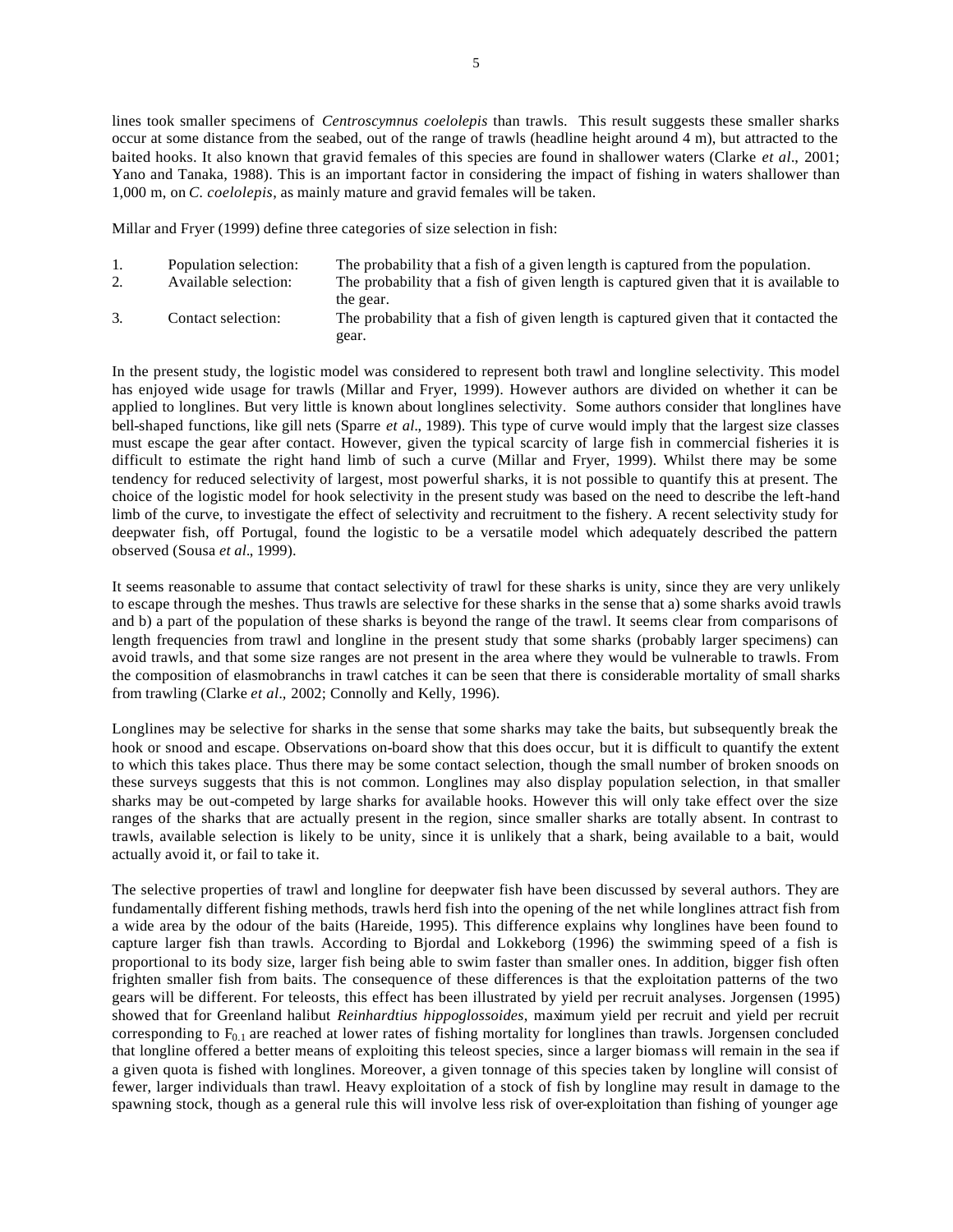groups according to Hareide (1995). Longlines have other advantages too; they are less destructive of benthic habitats, longline vessels have lower energy consumption rates, they produce fish of higher market value and there is little effect of ghost fishing (Bjordal and Lokkeborg, 1995). However these authors point out that longlines do have the propensity to select for smaller fish, if there are few large fish on a fishing ground.

Results of the present study show that longlines select for larger *D. calceus* than trawls. These results are in agreement with those found *for R. hippoglossoides*. However results of the simulations for female *C. coelolepis* suggest that longlines are not always more selective that trawl. Indeed, trawl displayed almost "knife-edge" selectivity for females of this species. These differences highlight an important property of longlining. This method can capture fish from a wider area than trawl. This simulation predicts that exploitation of a stock of *C. coelolepis* by longlines will involve the removal of greater numbers of smaller females than exploitation by trawl. This suggests that longlines may be less size-selective for some deepwater sharks. This effect would suggest that a fishery for deepwater sharks, prosecuted solely by longline could result in greater removals of younger sharks, opposite to what has been observed for teleosts.

Studies of the life history parameters of these species suggest that they are slow growing, mature relatively late in life and have low fecundities (Clarke, 2001; Clarke *et al.,* 2002a, 2002b; Girard and DuBuit, 1999). These characteristics imply that they can't sustain high levels of fishing pressure. Yet they are subject to considerable and increasing exploitation in the NE Atlantic. The present study presents some properties of the two main gear types used to exploit these species. There are also gill-net fisheries for deepwater sharks, but there are no data available on these activities. There has been great debate both within ICES and European fisheries management agencies on appropriate management measures for deepwater species. The European Commission has proposed a series of TAC's to be introduced in 2002, and later a series of proposals surrounding effort control and licencing of deepwater vessels was brought forward by the Council for the European Union. In June 2002, the Council agreed a series of TAC's for a limited number of species. It remains unclear whether a single management measure such as this will be successful and the ICES Advisory Committee on Fisheries Management has advised that a range of management measures may be required. However the Council of the European Union also announced its intention to implement the effort control regime on a wider range of deepwater species. The debate is now being carried to the Northeast Atlantic Fisheries Commission (NEAFC), which deals with management of fisheries outside coastal jurisdictions in the region.

Fig. 8 illustrates the species interactions in the deepwater fisheries west of Ireland and Britain. It can be seen from this that there are several separate fleets/metiers. It would be useful for managers of fisheries, to consider the characteristics of the metiers involved in deepwater fisheries, in terms of fleet profile, gear used and time spent targeting deepwater species. Then the biological characteristics of the various species should be considered, and the most recent management advice. The next step might be to take account of the species that are caught by more than one gear type so that knowledge of technical interactions can be incorporated into management measures. Reliable reports from the fishery show that the average autoline longliner can catch 3-6 tons of commercial squalid sharks per day, in comparison to 1-2 tons for an average trawler. This confirms that longlines are more efficient at catching sharks than trawl. This information suggests that days at sea may provide a simple means of regulating the relative fishing capacities of the various gear-types in deepwater fleet. Based on a life history approach, the deepwater squalid sharks were found to be the most vulnerable to overexploitation, with lowest predicted recovery rates (Anon. 2001; Clarke *et al.,* in press). These sharks are taken by all demersal deepwater gear-types in the area, and given their vulnerability, it would seem prudent to incorporate what is known about their biology, life history, and the technical aspects of the fisheries that capture them, into a unified management regime for deepwater fishing. Such an approach should proceed as quickly as possible.

## **Acknowledgements**

This work was based on the Irish Marine Institute Deepwater Survey Programme (1992 onwards), coordinated by P. Connolly (M, Ireland). The analyses were partly funded by the EC-FAIR Developing Deepwater Fisheries Project (1995-1998), coordinated by J. Gordon (DML, Scotland) and the EC-DGXIV Development of Elasmobranch Stock Assessments Project (2000-2002), coordinated by H. Heessen (RIVO, Netherlands). Thanks are due to R Fryer (FRS, Aberdeen, Scotland) and N.-R. Hareide (Hareide Fisheries Consultants, Ulsteinvik, Norway) for advice on aspects of this work.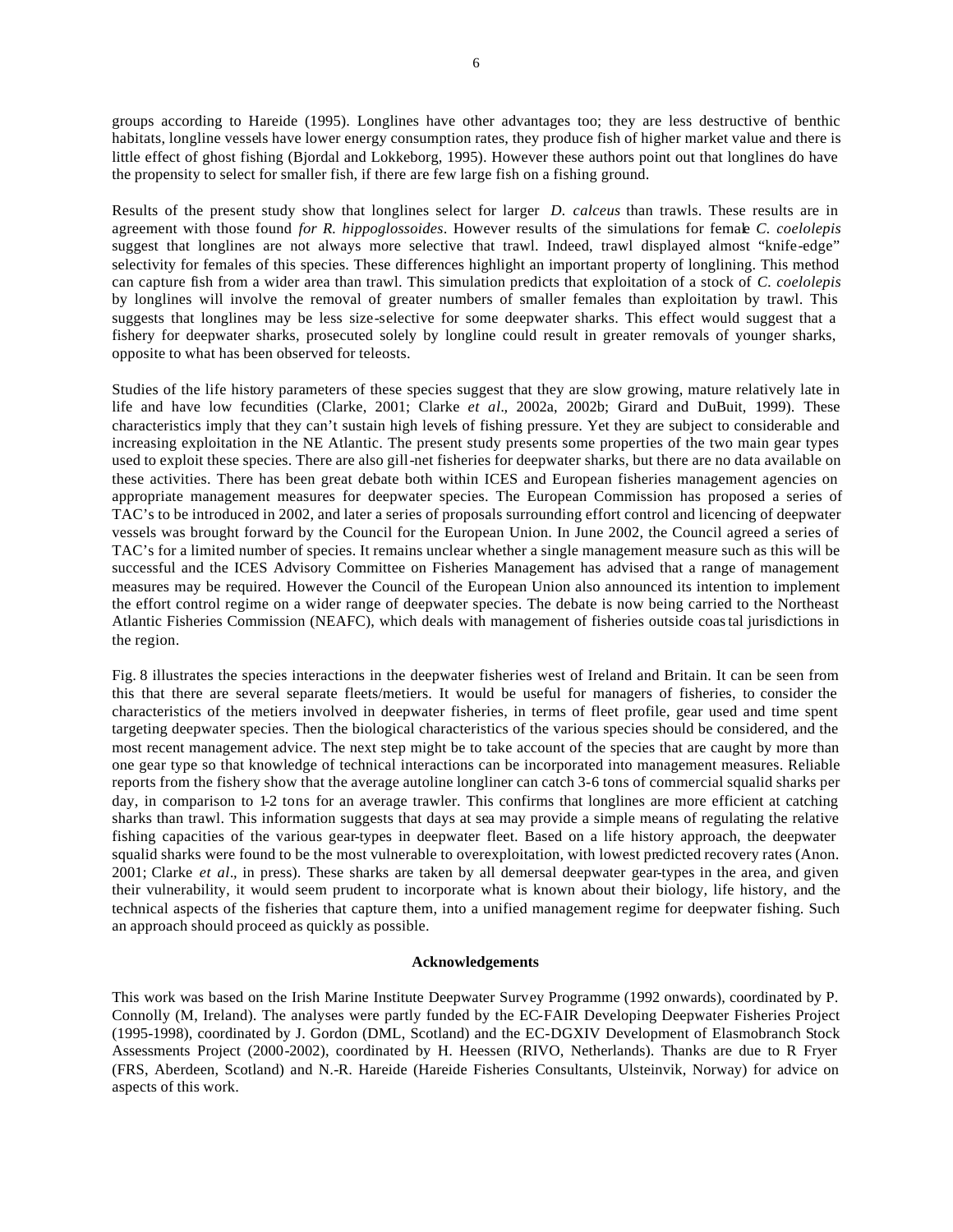### **References**

- ANON. MS 2000. Report on the working group on the biology and assessment of deep-sea fisheries resources. *ICES CM 2000* /ACFM:8.
- ANON. MS 2001. Report on the working group on the biology and assessment of deep-sea fisheries resources. *ICES CM* 2001/ACFM:23.
- ANON. MS 2002a. Report on the working group on the biology and assessment of deep-sea fisheries resources. *ICES CM 2002* /ACFM:16.
- ANON. MS 2002b. Report on the study group on elasmobranch fisheries. *ICES CM 2002* in prep.
- CLARKE, M.W. and S.J. MOORE. 2002. Deepwater longline surveys in 1999. Dublin: Marine Institute. Fisheries Bulletin.
- BJORDAL, A., and S. LOKKEBORG. 1996. *Longlining.* London: Fishing News Books.
- CLARKE, M.W., P.L.CONNOLLY, and J.J. BRACKEN, 2001. Aspects of reproduction of the deepwater sharks *Centroscymnus coelolepis* and *Centrophorus squamosus* from west of Ireland and Scotland. *J. Mar. Biol. Ass. U.K..* 81: 1019-1029.
- CLARKE, M.W., P.L. CONNOLLY and J.J. BRACKEN, 2002a. Age estimation of the exploited deepwater shark *Centrophorus squamosus* from the continental slopes of the Rockall Trough and Porcupine Bank. *J. Fish Biol.*, 60: 501-514.
- CLARKE, M.W., P.L. CONNOLLY, and J.J. BRACKEN, 2002b*.* Catch, discarding, age estimation, growth and maturity of the squalid shark *Deania calceus* west and north of Ireland. *Fis. Res.* 56: 139-153.
- CLARKE, M.W., C.J. KELLY, P.L. CONNOLLY AND J.P. MOLLOY. *in press* A Life History Approach to the Assessment and Management of Deepwater Fisheries in in the Northeast Atlantic. *Journal of Northwest Atlantic Fisheries Science*. In press.
- COMPAGNO, L. J. V. 1984. *Sharks of the world*; *An annotated and illustrated catalogue of shark species known to date. Part 1. Hexamchiformes to Lamniformes*. Rome: FAO. Species Catalogue vol. 4.
- CONNOLLY, P.L. and C.J. KELLY, 1996. Catch and discards from experimental trawl and longline fishing in the Rockall Trough. *J. Fish Biol.*, 49 (Supplement A): 132-144.
- CONNOLLY, P.L., C.K. KELLY, and M.W. CLARKE, 1999. Longline survey of the eastern slopes of the Rockall Trough. Dublin: Marine Institute Fisheries Leaflet, no. 180.
- GIRARD, M., & M. H. DUBUIT, , 1999. Reproductive biology of two deep-water sharks from the British Isles, *Centroscymnus coelolepis* and *Centrophorus squamosus* (Chondrichthyes: Squalidae). *J. Mar. Biol. Ass. U.K.* 79: 923−931.
- GORDON, J. D. M. 1999. Management Considerations of Deepwater Shark Fisheries. In *Case studies of the management of elasmobranch fisheries*, Vol. 2 (ed., R. Shotton), pp. 774-819. Rome: FAO.
- HAREIDE, N.-R. 1995. Comparisons between longlining and trawling for deep water species selectivity, fish behaviour, quality and catchability. In *Proceedings of NATO Advanced Research Workshop on deep water fisheries of the north Atlantic slope*, (ed, A. G. Hopper), pp. 227-234. Amsterdam: Kluwer Academic Publishers.
- JØRGENSEN, O. 1995. A comparison of deep water trawl and longline research fishery in the Davis strait. In *Proceedings of NATO Advanced Research Workshop on deep water fisheries of the north Atlantic slope*, (ed., A. G. Hopper), pp. 420. Amsterdam, Kluwer Academic Publishers.
- LORANCE, P. and P. LESPAGNOL, 2000. Deepwater fleet and landings of deepwater species in French ports in 1999. Working Document Submitted to ICES Study Group on the Biology and Assessment of Deep Sea Fisheries Resources. Copenhagen, February, 2000.
- MACHADO, P., and I. FIGUEIREDO. 2000. A technique for ageing the birdbeak dogfish (*Deania calcea*, Lowe, 1839) from dorsal spines. *Fisheries Research*, **45**, 93-98.
- MCEACHRAN, J.D. and S. BRANSTETTER, 1984. Squalidae. In *Fishes of the north-eastern Atlantic and Mediterranean*, Vol. 1. (eds., P.L.P. Whitehead, M.L. Bauchot, J.C. Hureau, J. Nielsen and E. Tortonese), pp. 128 - 148. Paris: UNESCO.
- MILLAR, R.B. and R.J. FRYER. 1999. Estimating the size selection curves of towed gears, traps, nets and hooks. *Reviews in Fish Biology and Fisheries*. 9: 89-116.
- PAULY, D. 1984. Length-converted catch curves, a powerful tool for fisheries research in the tropics. *ICLARM Fishbyte*, 2: 9-10.
- SOKAL, R.R. and F.J. ROHLF, 1995. *Biometry, The Principles and Practice of Statistics in Biological Research*. San Fancisco: Freeman.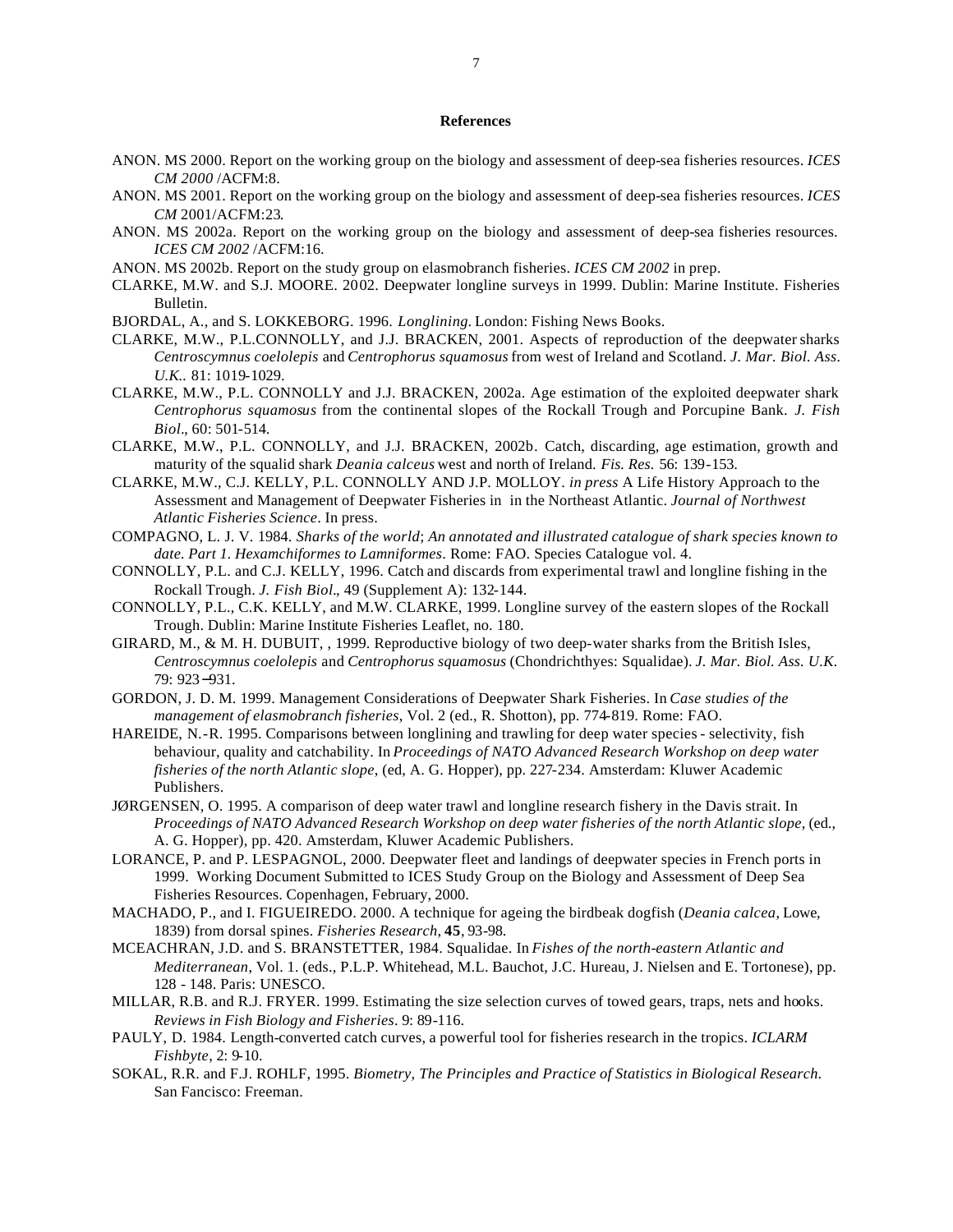- SOUSA, F., E. ISIDRO, K. ERZINI. 1999. Semi-pelagic longline selectivity for two demersal species from the Azores: the black spot sea bream (Pagellus bogaraveo) and the bluemouth rockfish (*Helicolenus dactylopterus dactylopterus*). *Fisheries Research*. 41: 25-35.
- SPARRE, P., E. URSINand S.C. VENEMA, 1989. Introduction to tropical fish stock assessment. Rome: FAO. FAO Fisheries Technical Paper 306/1.
- YANO, K., and S. TANAKA. 1988. Size at maturity, Reproductive Cycle, Fecundity, and Depth Segregation of the deep Sea Squaloid Sharks *Cenntroscymnus owstoni* and *C. coelolepis* in Suruga Bay, Japan. *Nippon Suisan Gakkashi*, **54** (2), 167-174.

Table 1. Official landings data for deepwater sharks as reported to ICES (Anon. 2002) for Sub-areas VI and VII. Data for deepwater sharks represents landings of large deepwater squalids (mainly C. squamosus and C. coelolepis). Landings of other sharks included some deepwater species.

| Year            |      | Deepwater sharks | Other sharks |            |  |
|-----------------|------|------------------|--------------|------------|--|
|                 | VI   | VII              | VI           | <b>VII</b> |  |
| 1990            |      |                  |              |            |  |
| 1991            | 944  | 265              | 944          | 265        |  |
| 1992            | 1953 | 878              | 1953         | 878        |  |
| 1993            | 2454 | 857              | 2454         | 857        |  |
| 1994            | 2198 | 1363             | 2198         | 1363       |  |
| 1995            | 1784 | 991              | 1784         | 991        |  |
| 1996            | 2374 | 754              | 2374         | 754        |  |
| 1997            | 2222 | 571              | 2222         | 571        |  |
| 1998            | 2081 | 673              | 2081         | 673        |  |
| 1999            | 2123 | 440              | 2371         | 440        |  |
| 2000            | 3010 | 621              | 3704         | 789        |  |
| 2001preliminary | 3679 | 1032             | 4102         | 1353       |  |

Table 2. Details of surveys from which samples and information for this study were obtained.

| Vessel<br>Type  |           | No. of Hauls | Month and Year         | Depths $(m)$ |
|-----------------|-----------|--------------|------------------------|--------------|
| Mary M          | Trawl     | 26           | November, 1995         | 740-1400     |
| Sea Sparkle     | Long-line | 22           | November/December 1995 | 542-1332     |
| Mary M          | Trawl     | 26           | September, 1996        | 560-1102     |
| <b>Skarheim</b> | Long-line | 32           | <b>August, 1997</b>    | 292-2925     |
| Mary M          | Trawl     | 22           | October/November 1997  | 520-1158     |
| Loran           | Long-line | 38           | December, 1999         | 514-1974     |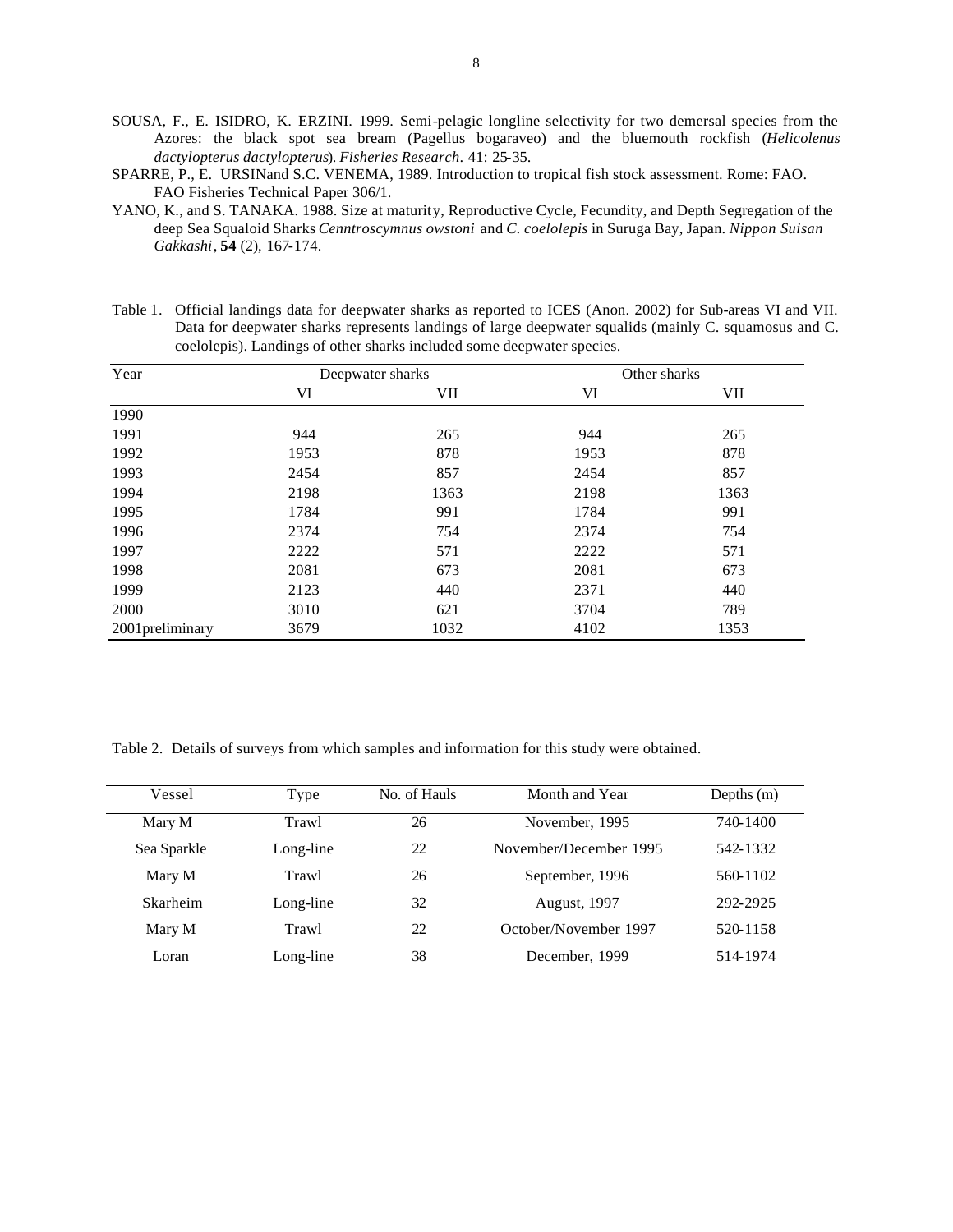| Gear     |   | Area No. hauls | Depth     | No. elasmobranchs | No. teleosts | Ratio elasmobranchs: teleosts |
|----------|---|----------------|-----------|-------------------|--------------|-------------------------------|
|          |   |                |           |                   |              |                               |
| Longline |   | $\overline{4}$ | 691-1350  | 9                 | 3            | 3.0                           |
|          | 2 | $\overline{4}$ | 684-1166  | 10                | 8            | 1.3                           |
|          | 3 | $\overline{4}$ | 775-1401  | 11                | 9            | 1.2                           |
|          | 4 | 9              | 353-1357  | 12                | 13           | 0.9                           |
|          | 5 | 7              | 637-1418  | 15                |              | 2.1                           |
| Trawl    |   | $\overline{4}$ | 654-1159  |                   | 14           | 0.4                           |
|          | 2 | 3              | 880-1105  | 6                 | 18           | 0.3                           |
|          | 3 | $\overline{4}$ | 550-1150  |                   | 28           | 0.3                           |
|          | 4 | 7              | 520-1100  |                   | 34           | 0.2                           |
|          | 5 | 3              | 1100-1174 | 8                 | 20           | 0.4                           |

Table 3. Relative numbers of elasmobranchs and teleosts from trawl and longline surveys of the same areas of the eastern and southern slopes of the Rockall Trough in 1997.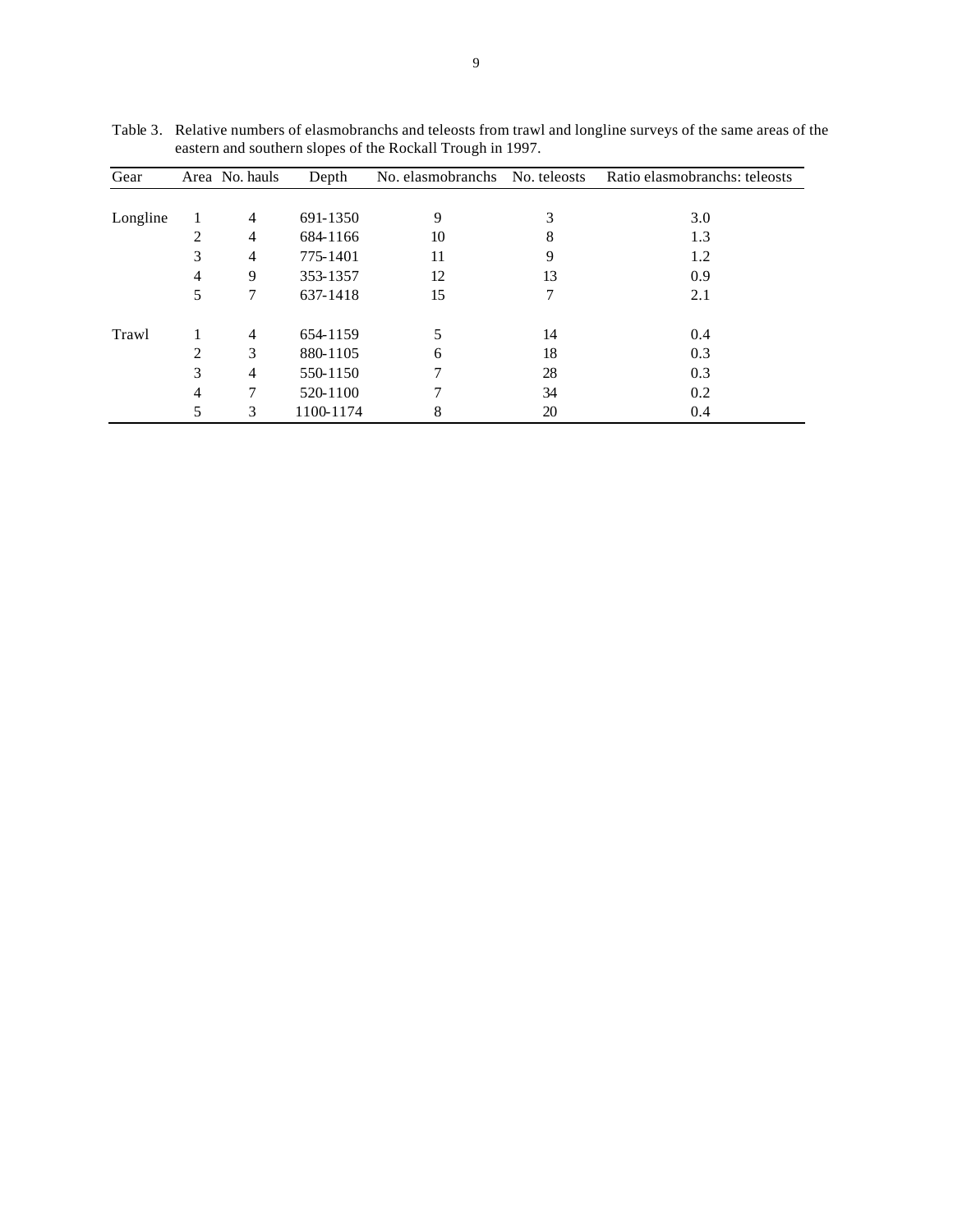| Area           |              | Depth Deania calceus | <b>Centroscymnus</b>        | Area             | <b>Depth</b> | Deania calceus                     | <b>Centroscymnus</b>        |
|----------------|--------------|----------------------|-----------------------------|------------------|--------------|------------------------------------|-----------------------------|
| (1997)         | $\mathbf{m}$ | $\frac{0}{0}$        | crepidater<br>$\frac{0}{0}$ | (1999)           | ${\bf m}$    | $\mathbf{0}_{\mathbf{0}}^{\prime}$ | crepidater<br>$\frac{0}{0}$ |
|                |              |                      |                             |                  |              |                                    |                             |
| $\mathbf{1}$   | 1044         | 1.9                  | $1.0\,$                     | $\mathfrak s$    | 988          | 47.4                               | 4.8                         |
| $\,1$          | 762          | 2.3                  |                             | 5                | 748          | 54.8                               |                             |
|                |              |                      |                             | 5                | 557          | 47.8                               |                             |
| $\overline{c}$ | 1288         | $2.0\,$              | 5.3                         | 5                | 1277         | 19.3                               | $10\,$                      |
| $\overline{c}$ | 1143         | 3.1                  | 2.2                         | 5                | 745          | 62.6                               |                             |
| $\overline{c}$ | 905          | $0.8\,$              | $0.2\,$                     |                  |              |                                    |                             |
|                |              |                      |                             | $\sqrt{6}$       | 585          | 3.7                                |                             |
| $\mathfrak{Z}$ | 1300         | 0.5                  | 1.1                         | 6                | 765          | 60.1                               |                             |
| 3              | 1099         | 0.9                  |                             | 6                | 944          | 34.1                               | 1.9                         |
| 3              | 954          | 0.9                  | $0.8\,$                     | $\sqrt{6}$       | 1097         | 39.8                               | 0.3                         |
| 3              | 775          | 4.2                  |                             | 6                | 1304         | 2.5                                | 2.4                         |
|                |              |                      |                             | 6                | 1378         | 1.8                                | 7.8                         |
| $\overline{4}$ | 1275         | 3.1                  | 11.5                        |                  |              |                                    |                             |
| 4              | 969          | 5.4                  | 3.1                         | $\boldsymbol{7}$ | 1227         | 6.6                                | $7.4\,$                     |
| 4              | 723          | 4.2                  | 2.0                         | $\boldsymbol{7}$ | 1038         | 26.6                               | 5.4                         |
| 4              | 1218         | 5.3                  | 3.7                         | $\boldsymbol{7}$ | 907          | 34                                 | 0.8                         |
| 4              | 902          | 18.1                 | 2.2                         | $\overline{7}$   | 1403         | 1.2                                | 8.7                         |
| 4              | 740          | 40.8                 | 0.1                         | $\boldsymbol{7}$ | 695          | 1.4                                | 2.5                         |
| 4              | 545          | 11.7                 |                             | $\overline{7}$   | 1209         | $7.1\,$                            | $2.4\,$                     |
|                |              |                      |                             |                  |              |                                    |                             |
| 5              | 1404         | $1.2\,$              |                             | $\,8\,$          | 1251         | 51.2                               | 2.7                         |
| 5              | 1134         | 17.0                 | 1.9                         | $8\,$            | 610          | 57.7                               | 0.6                         |
| 5              | 806          | 28.5                 | $0.0\,$                     | $\,8\,$          | 883          | 75.8                               |                             |
| 5              | 637          | 75.2                 |                             | $8\,$            | 1444         | $\tau$                             | 11.9                        |
| $\mathfrak s$  | 1178         | 8.4                  | 3.8                         | $\,8\,$          | 1032         | 15                                 | 1.4                         |
| $\sqrt{5}$     | 968          | 36.5                 | $0.6\,$                     | $\,8\,$          | 849          | 5.7                                |                             |
| 5              | 688          | 40.7                 |                             | $\,8\,$          | 995          | 10.6                               | 5.7                         |
|                |              |                      |                             | $8\,$            | 988          | 30.4                               | $\overline{2}$              |
|                |              |                      |                             | $\,8\,$          | 1105         | 38.4                               | 4.1                         |
|                |              |                      |                             | $\,8\,$          | 1071         | 14.3                               | 1.6                         |
|                |              |                      |                             | $\,8\,$          | 1071         | $24\,$                             | 5                           |
|                |              |                      |                             | 8                | 1125         | 48.9                               | 4.1                         |

Table 4. Percentage of total catch during long-line surveys in August 1997 (Areas 1-5) and December 1999 (Areas 5-8) for *Deania calceus and Centroscymnus crepidater*.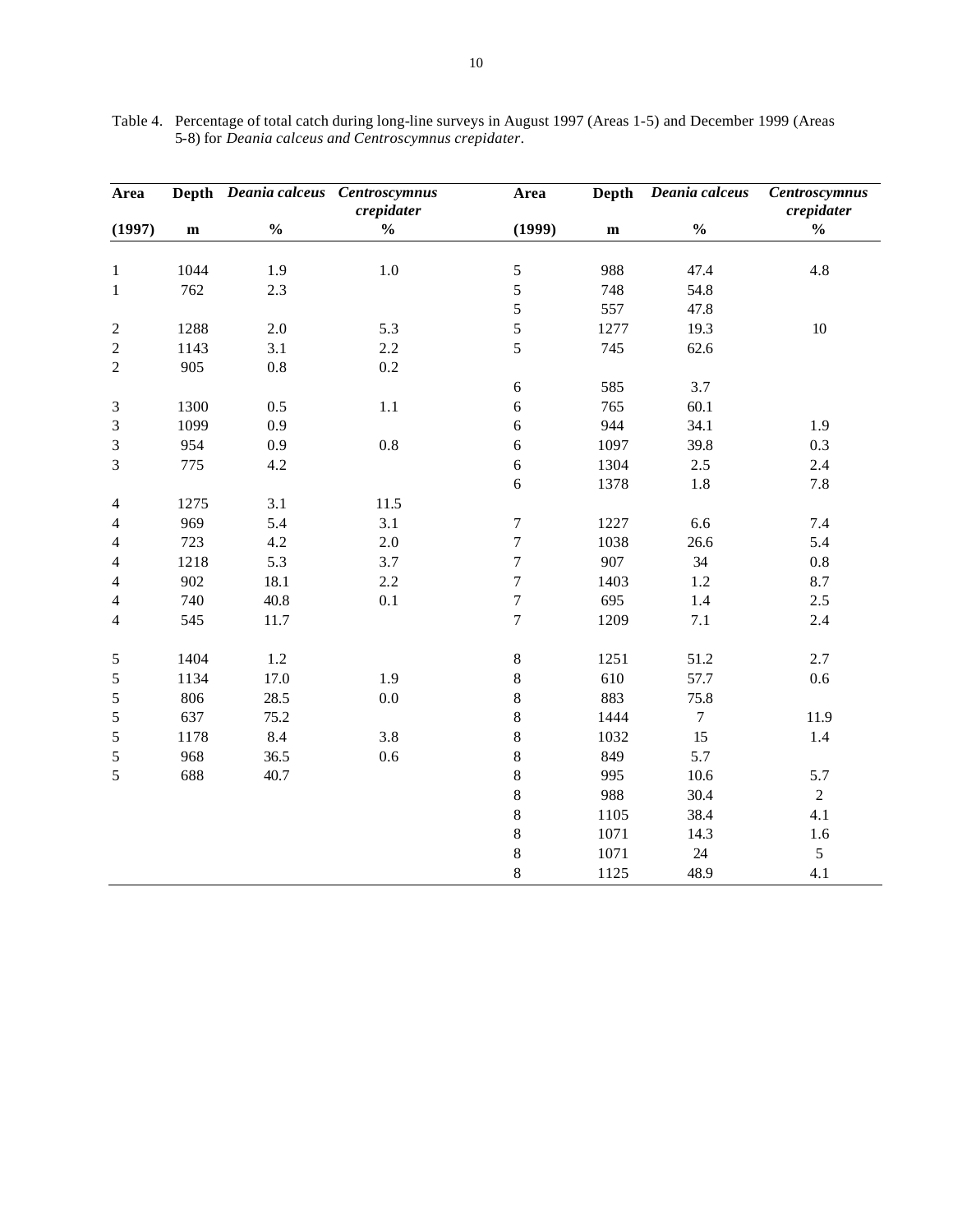

Fig. 1. The 8 areas where stations were completed and shark sampling carried out.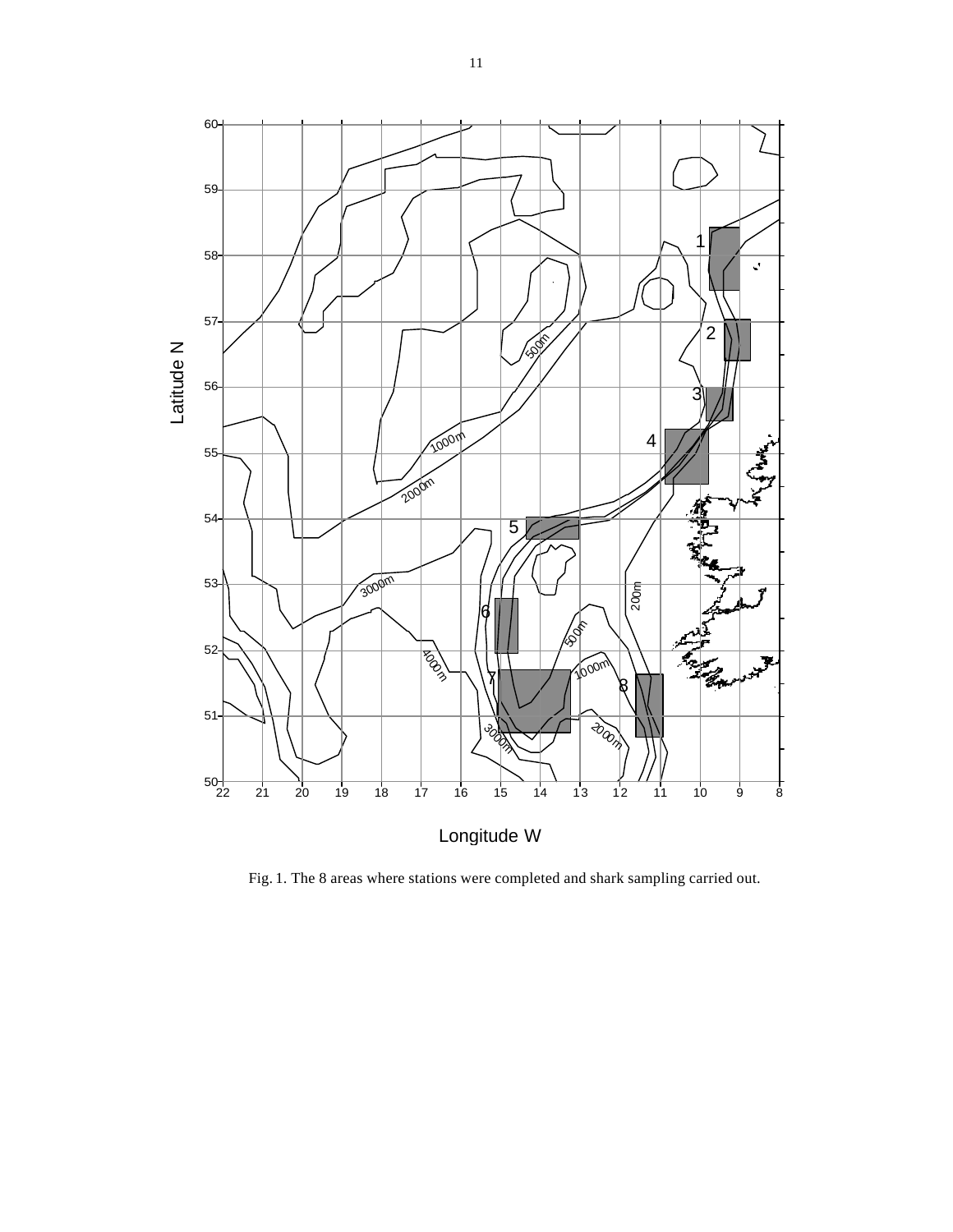





Fig. 2. Catch rates (kg/1,000 hooks) from longline surveys 1995-2000. Each 100 m interval indicated by its lower value.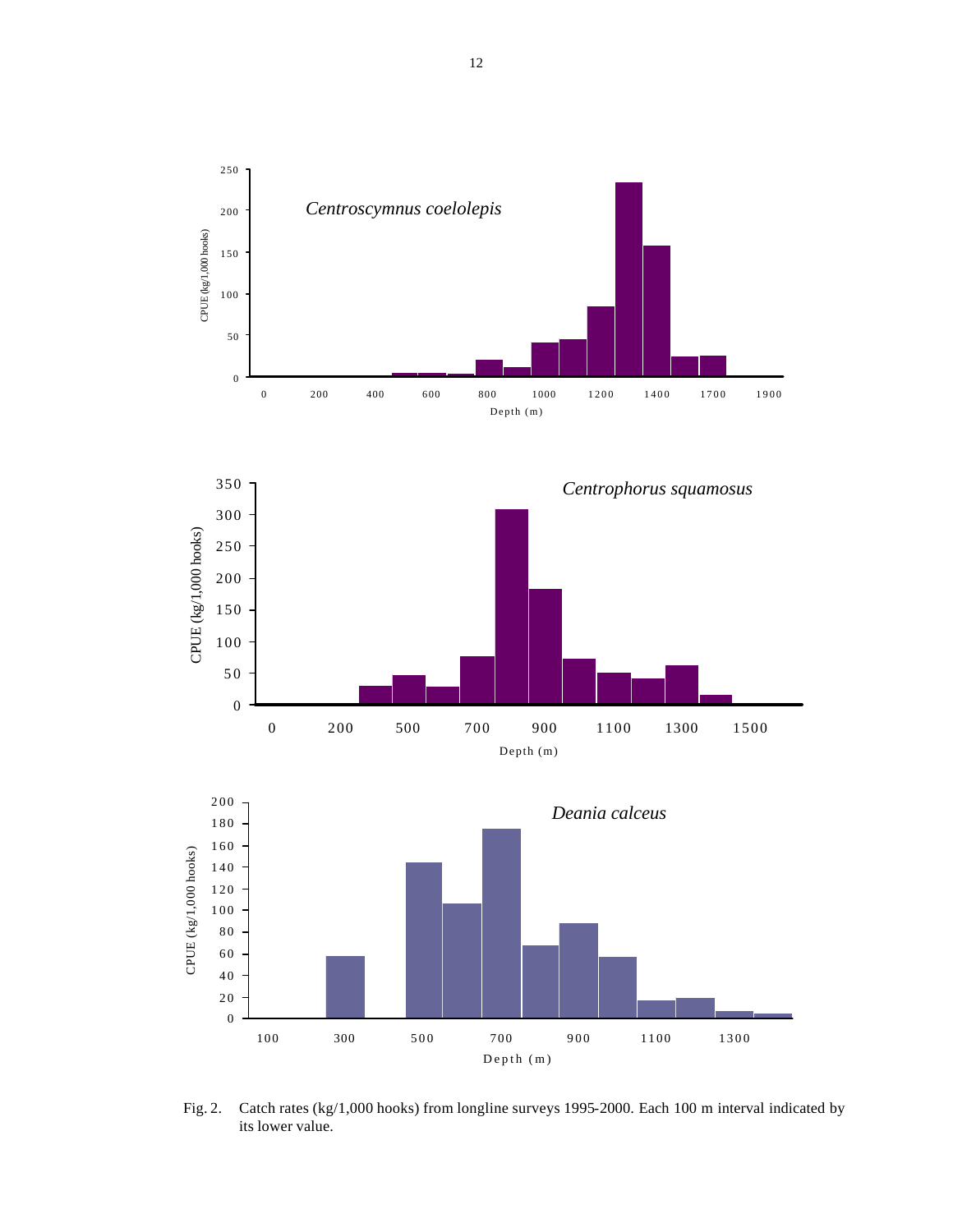

Fig. 3. Percentage composition of total catch by species in trawl and longline catches from the continental slopes of the Rockall Trough. Data presented by 200 m depth interval. Elasmobranchs indicated in red, teleosts in black and chimaeras in green.



Fig. 4. Percentage composition of total catch by species longline catches from the continental slopes of the Porcupine Bank. Data presented by 200 m depth interval. Elasmobranchs indicated in red, teleosts in black and chimaeras in green.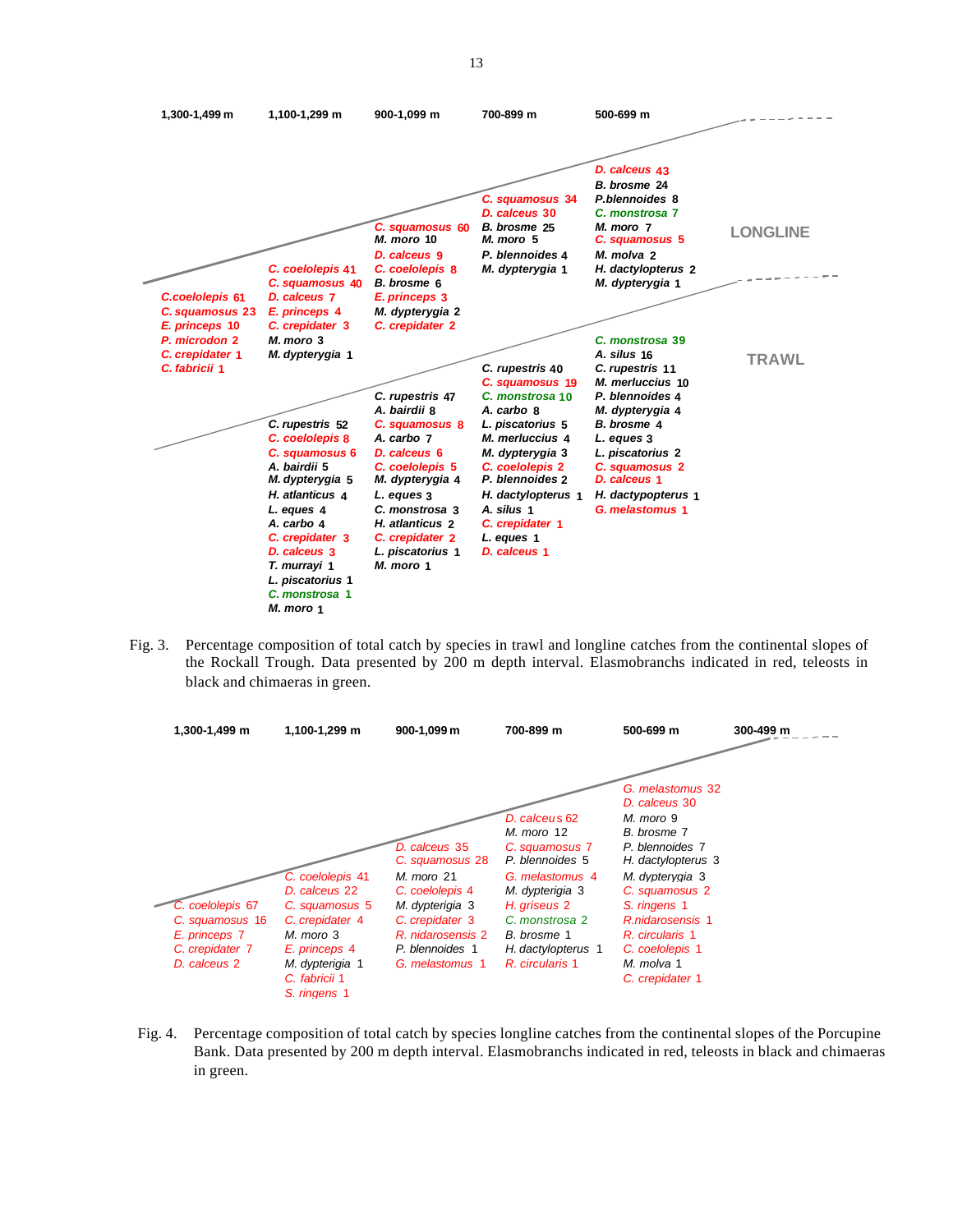

# *Centroscymnus coelolepis*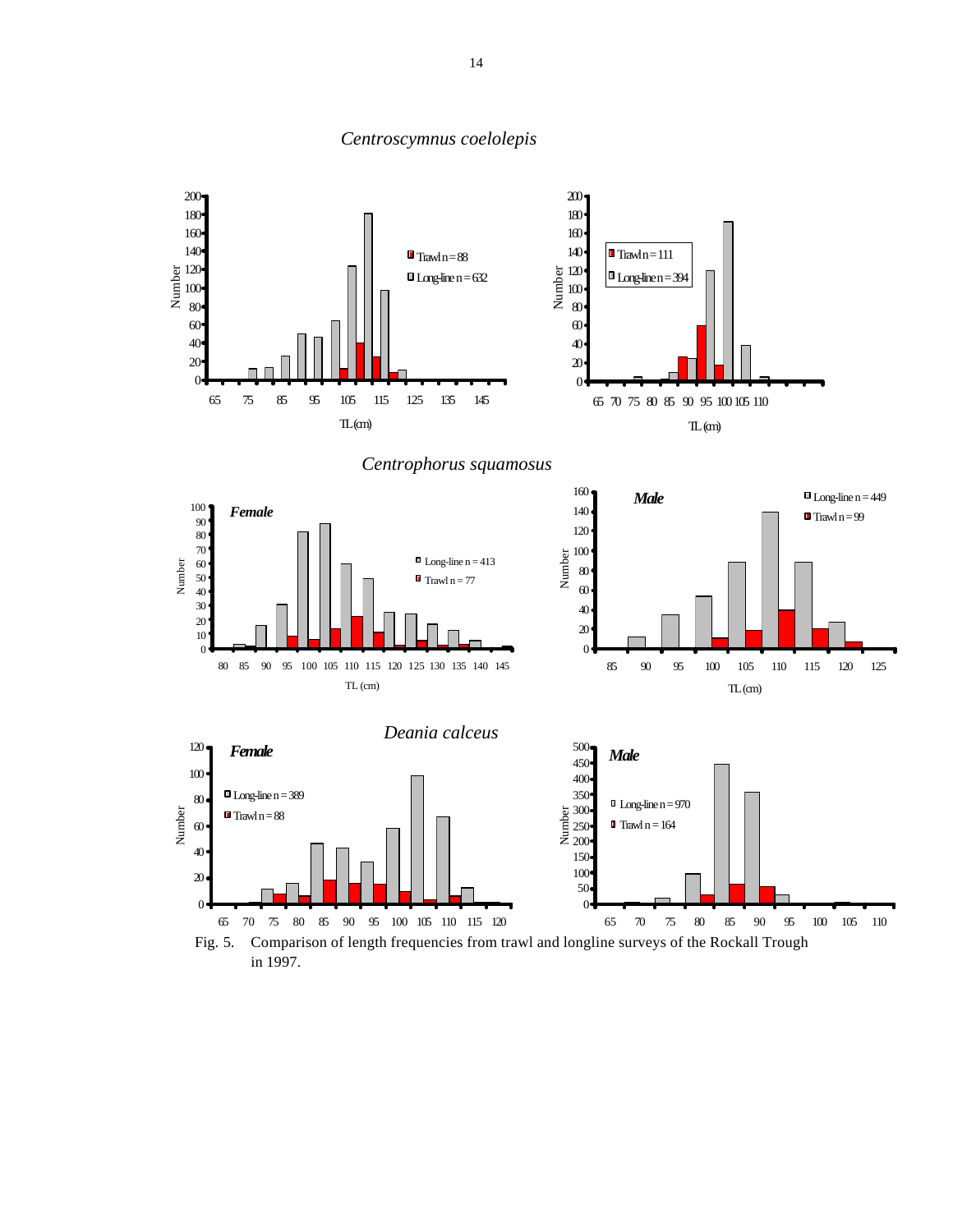

Fig. 6. Estimated selectivity ogives for *Deania calceus*, combining both sexes, derived from catch curve analyses. Estimated Age<sub>50</sub> (trawl) = 11 and Age<sub>50</sub> (longline) = 15.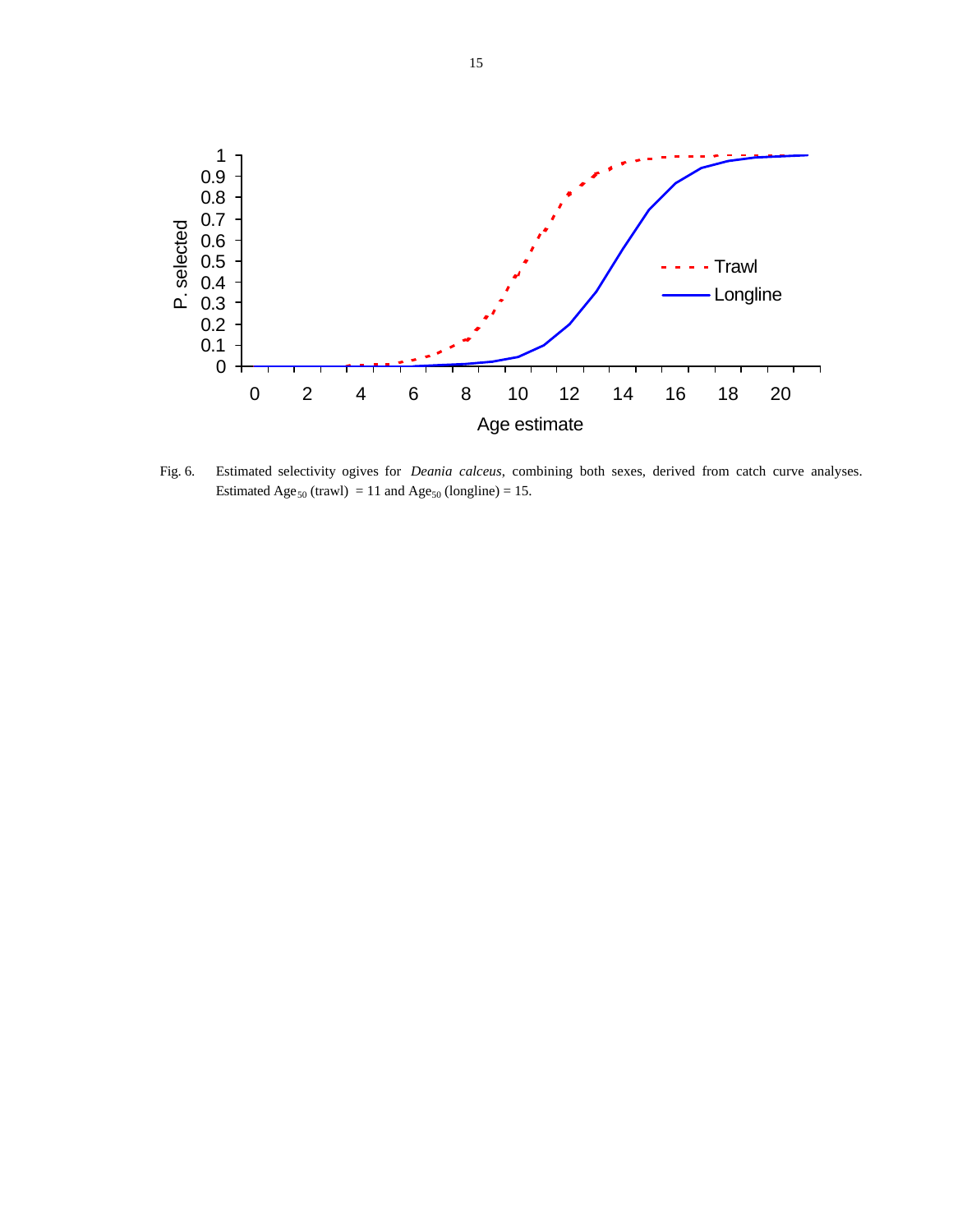

Fig. 7. Estimated selectivity ogives for *C. coelolepis*, derived from length-converted catch curves developed with hypothetical von Bertalanffy growth parameters.